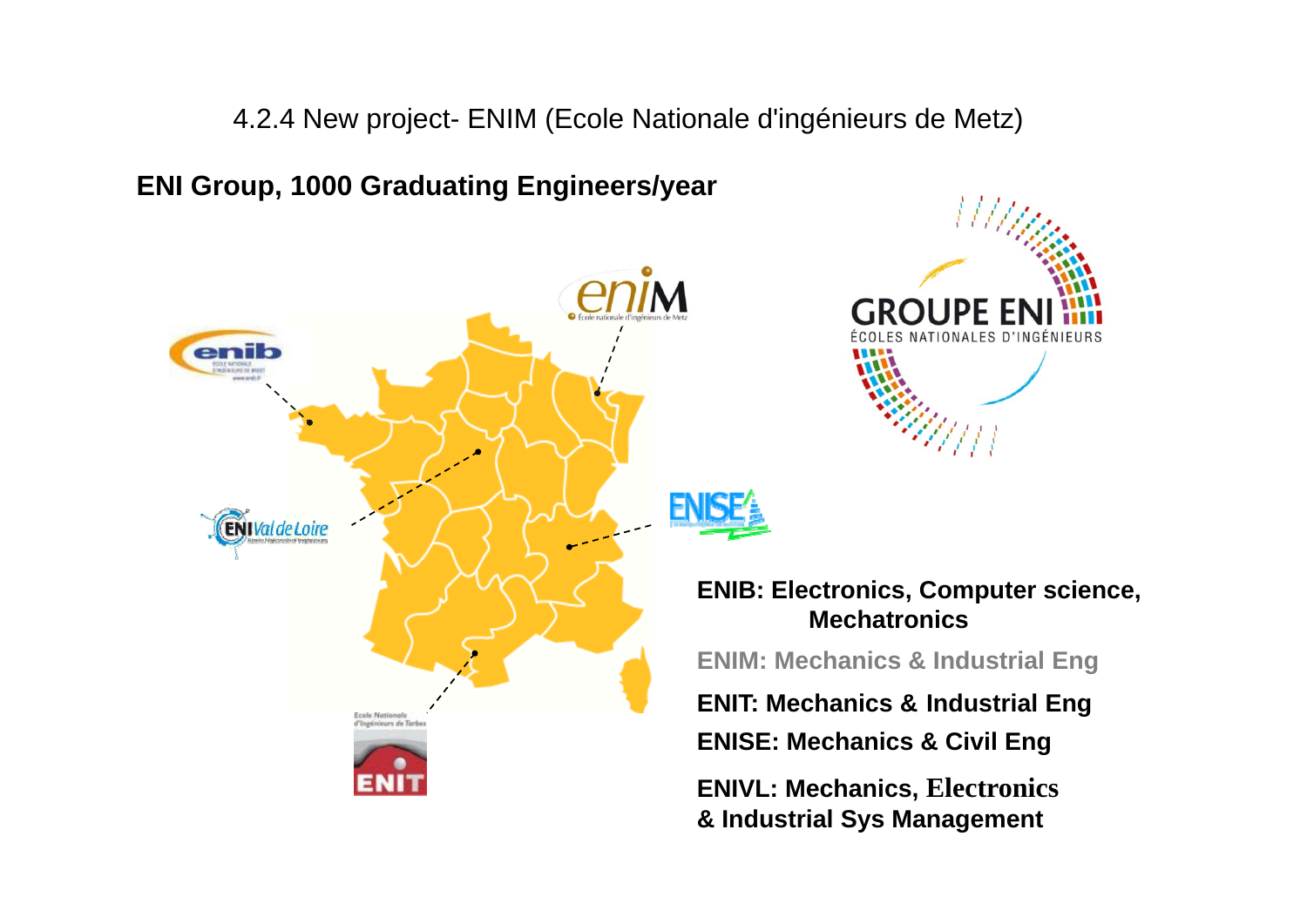4.2.4 New project- ENIM (Ecole Nationale d'ingénieurs de Metz) **The Metz Technopole and high education campus view**

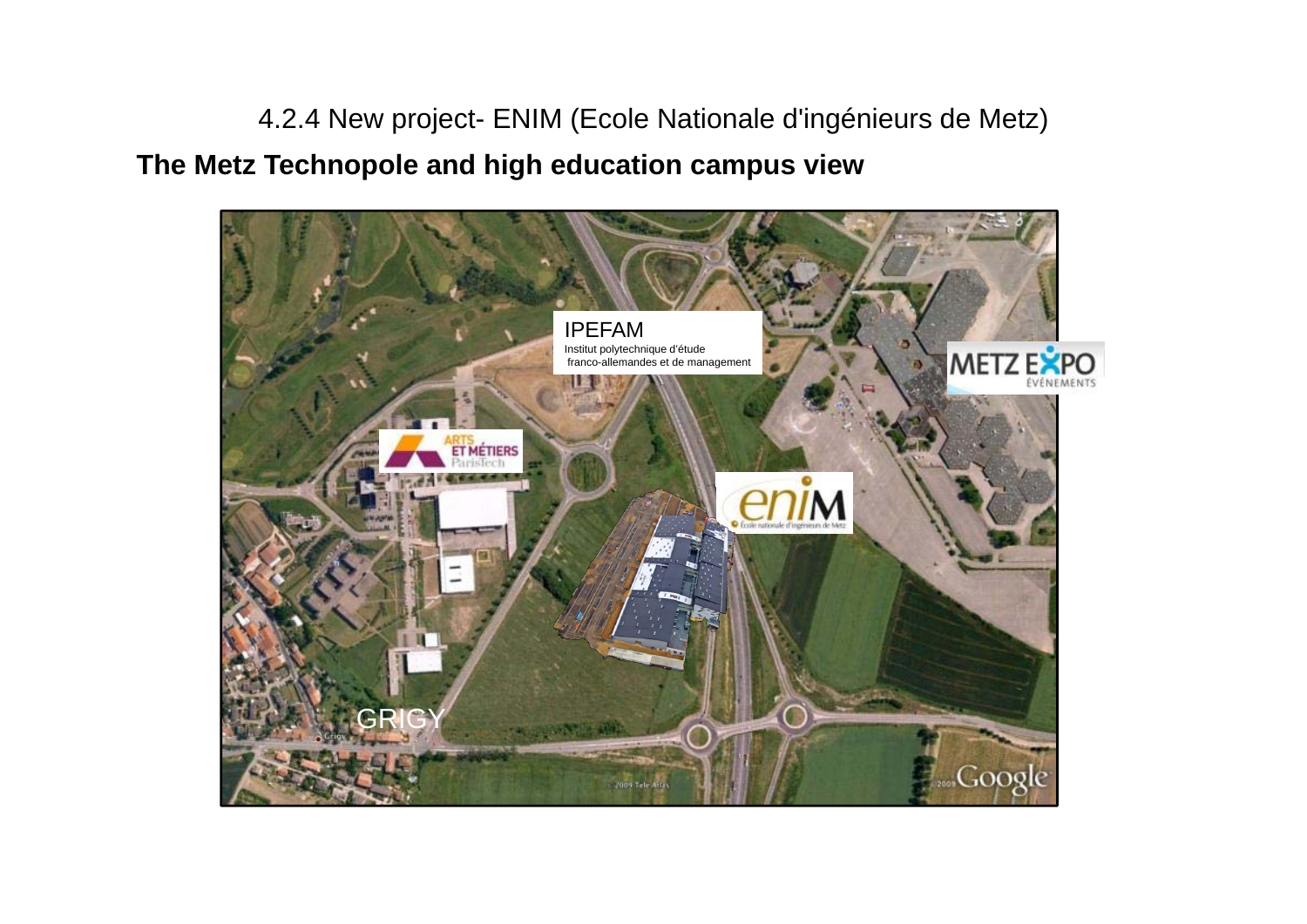# 4.2.4 New project- ENIM (Ecole Nationale d'ingénieurs de Metz)

## **ENIM in figures**

- $\bullet$ 1000 engineering students
- $\bullet$ 290 foreign students
- $\bullet$ 250 students abroad/year
- $\bullet$ 300 industrial internships each year
- $\bullet$ 78 Faculty members
- $\bullet$ 2 Research Laboratories
- $\bullet$ 90 International cooperation agreements
- $\bullet$ 4 Master programs
- $\bullet$ 280 Graduates each year
- $\bullet$ More than 6000 graduated engineers.





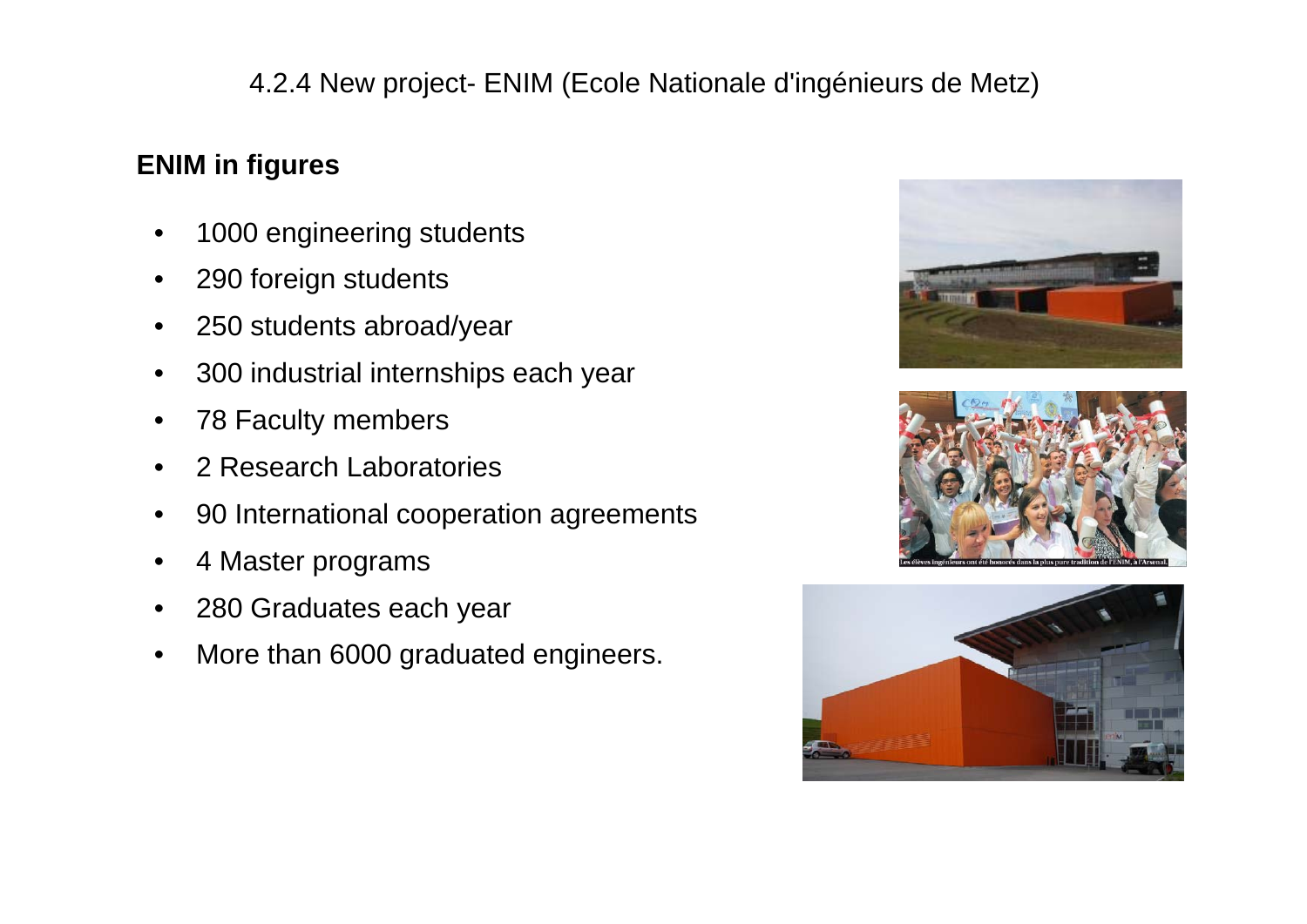4.2.4 New project- ENIM (Ecole Nationale d'ingénieurs de Metz)

### **Graduation programmes**

- Mechanical Engineering
- Industrial Engineering
- 2 Master of engineering (Logistics, Industrial Systems Management)
- 2 Masters of research (Mechanics, Materials, Structure, Processes and Innovative Design in Industrialization)
- 3 Research laboratories
- 1 college of continuous education

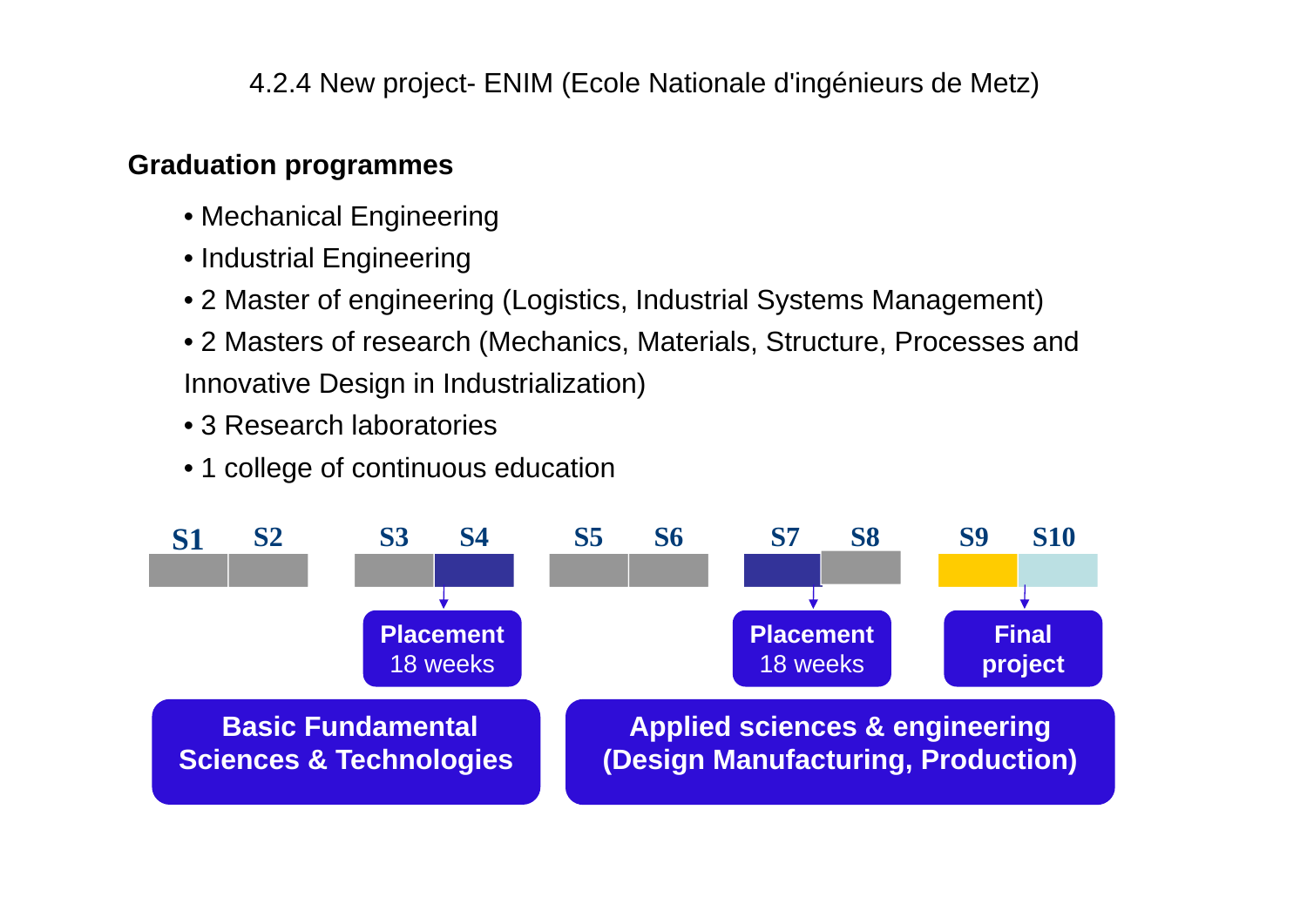4.2.2 Utilization of natural fibers as reinforcement of polymer based structure - Study of the impact strength

**Duration of project:**  20 weeks

**Research Topic:** Composite structure, Polymer, Natural fibers

**Objectives/Motivation:** The transport companies try to lighter their vehicles for many years in order to reduce their full consumption. The use of composite materials is a common solution which rarely respect the environmental law about the recyclability. The objectives of this work is to evaluate the mechanical properties of a flax fibers reinforced thermoplastic, identify their asset and find solutions to the main problems. The long-term aim is to develop a new bio-sourced material with a positive carbon assessment, a good recyclability or revalorization, and properties which match the manufacturer requirement in term of performance and reliability.